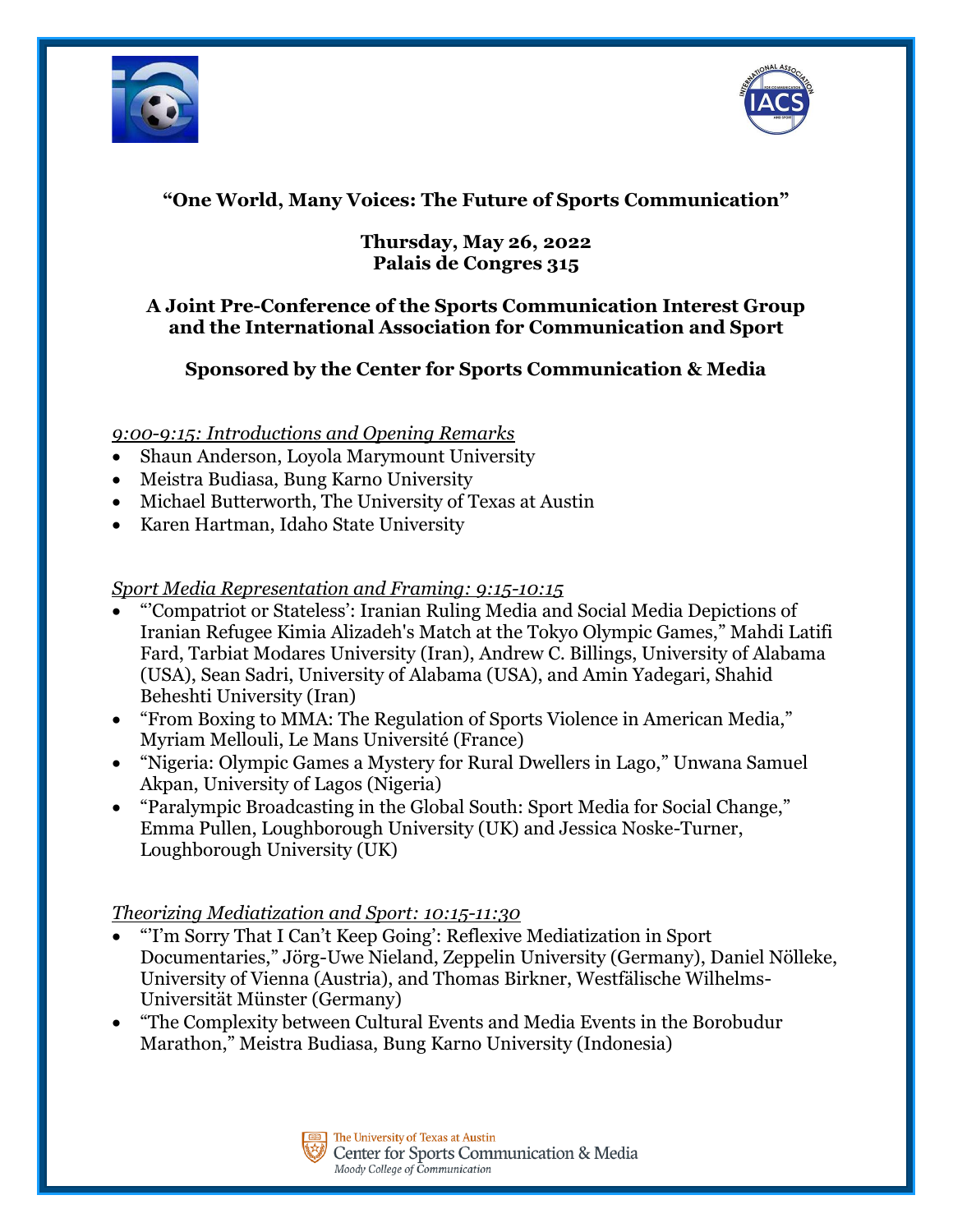



- "Sports Betting Mediatization: A Research Agenda," Niels Bibert, KU Leuven (Belgium), Bieke Zaman, KU Leuven (Belgium), and Rozane De Cock, KU Leuven (Belgium)
- "Analysis and Evolution in the Coverage of Sports Mega-Events from Colombia: Perspectives Based on the Experiences of Professional Journalists and the Impact of Informative Messages on the Country's Public Opinion," Francisco Buitrago Castillo, Fundación Universitaria Los Libertadores (Colombia)
- "Olympic Premier, New Forms of Competition and Increased Attention: The Mediatization of Surfing," Thomas Horky, Macromedia University (Germany), Jo-Jo Alpers, Macromedia University (Germany), and Zoé Levit, Macromedia University (Germany)

#### *Break: 11:30-11:45*

#### *Sport Journalism and Broadcasting: 11:45-1:00*

- "Automated Sports Journalism: An Asian and Western European Perspective," Christian von Sikorski, University of Koblenz-Landau (Germany) and Estel Huh, University of Koblenz-Landau (Germany)
- "Australian Public Service Media and Women's Sport: A Case Study of Sports Media and National Identity," Michael Ward, University of Sydney (Australia)
- "News Values of Events in Elite and Minor Sports," Miroslav Langer, Charles University Prague (Czech Republic)
- "Journalistic Role Performance in Chilean Sports News Coverage," Andrés Scherman, Universidad Diego Portales (Chile) and Claudia Mellado, Pontificia Universidad Católica de Valparaiso (Chile)
- "Sports Commentary on Live-Blogging Websites: A Case Study of The Guardian's Live-Blogging on the 2021-22 Ashes," Siqi Liu, University of York (UK)

### *Lunch: 1:00-2:00*

#### *Sport Diplomacy, Nation, and Politics: 2:00-3:15*

- "Oceania and Sport: Distant Voices, Active Lives," David Rowe, Western Sydney University (Australia)
- "Sports Soft Power, South African Edition: Multichoice's Supersport and South African Capital in 'Africa,'" Sean Jacobs, The New School (USA)
- "'The Women's Game Depends on You to Survive': Decolonization and Marta's 2019 Gender Empowerment Rhetoric," Katherine L. Lavelle, University of Wisconsin-La Crosse (USA), Beth Fielding-Lloyd, Sheffield Hallam University (UK), and Korryn Mozisek, Carnegie Mellon University (USA)

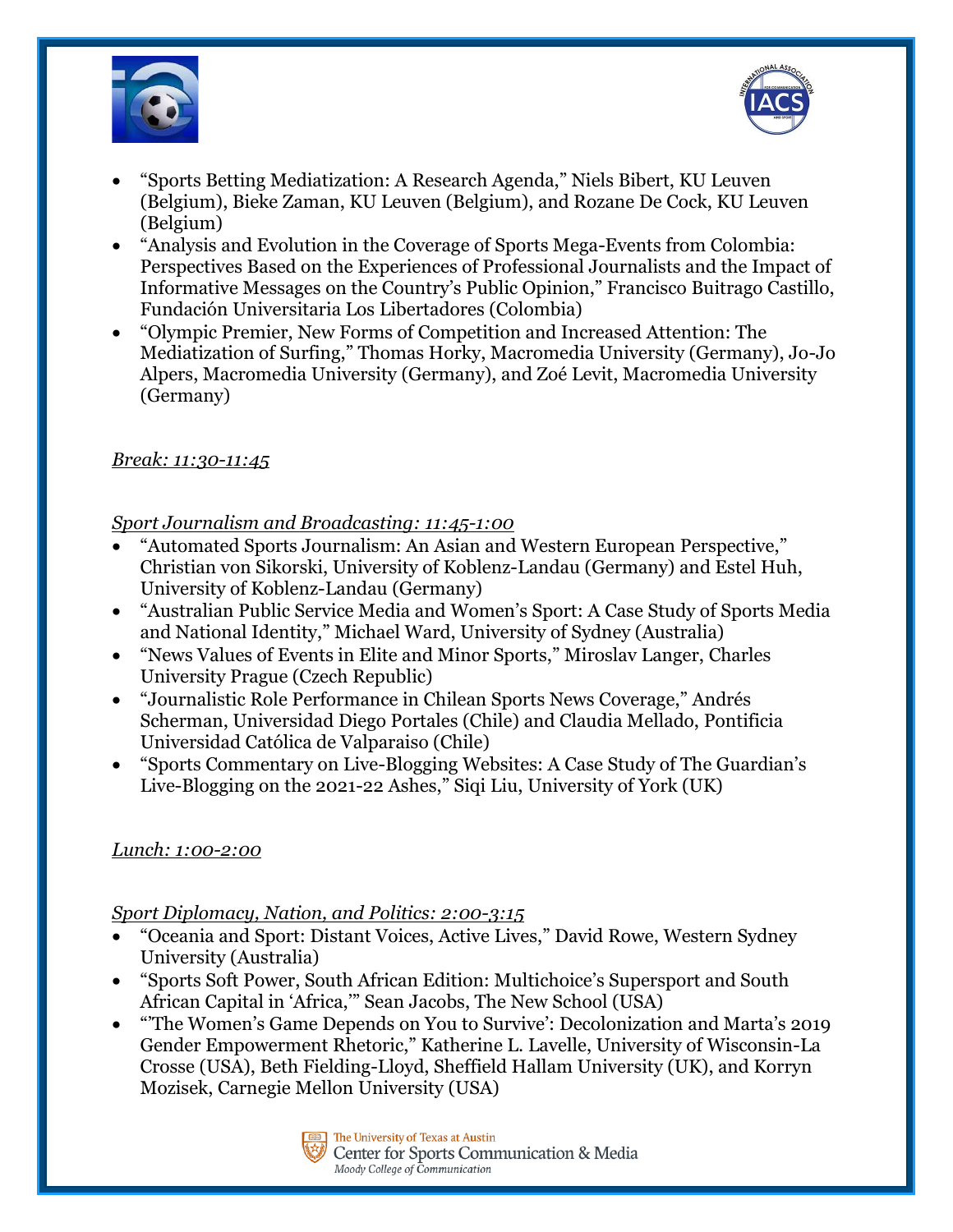



- "'Our' Region, Many Voices: Sport Media Research in Central and Eastern Europe," Dunja Antunovic, University of Minnesota (USA), Simon Ličen, Washington State University (USA), and Sunčica Bartoluci, University of Zagreb (Croatia)
- "Blowing in the Wind: Institutional Alliances, Kite Sports, and the Olympic Games," Molly Frizzell, University of Southern California (USA)

### *Break: 3:15-3:30*

*Critical Challenges and Interventions in Sports Communication: 3:30-4:30*

- "Building Black Power through Action Sports and Social Media: The Case for Surf & Skate Ghana," Neftalie Williams, University of Southern California (USA)
- "Negotiations in Building 'A Room of One's Own': Cyberviolence Experiences of Turkish Female Athlete Students and Their Efforts to Establish Safe Online Spaces," İrem Kavasoğlu, Cukurova University (Turkey), Yeliz Eratlı Şirin, Cukurova University (Turkey), and Aylin Uğurlu, Adnan Menderes University (Turkey)
- "Analyzing the Voice of Recipients of CSR Activities from #NBATogether Campaign: Analyzing Twitter Posts and Comments through Critical Discourse Analysis Lens," Kiabek Kim, Korea Institute of Sport Science (South Korea) and Joseph Yoo, University of Wisconsin-Green Bay (USA)
- "Queering Namibian Sport," Tammy Rae Matthews, University of Colorado (USA)

*Concluding Remarks: 4:30-5:00*

Follow the ICA Sports Communication Interest Group on Twitter (@ICASportComm) and Facebook [\(https://www.facebook.com/groups/252813711588424\)](https://www.facebook.com/groups/252813711588424)

Follow the International Association for Communication and Sport on Twitter (@IACSAcademic) or learn more at: [www.communicationandsport.com](http://www.communicationandsport.com/)

Follow the Center for Sports Communication & Media on Twitter (@UT\_CSCM), Facebook [\(https://www.facebook.com/ut.cscm\)](https://www.facebook.com/ut.cscm), and Instagram [\(https://www.instagram.com/ut.cscm\)](https://www.instagram.com/ut.cscm). Or learn more at: https://moody.utexas.edu/centers/sports-communication-media

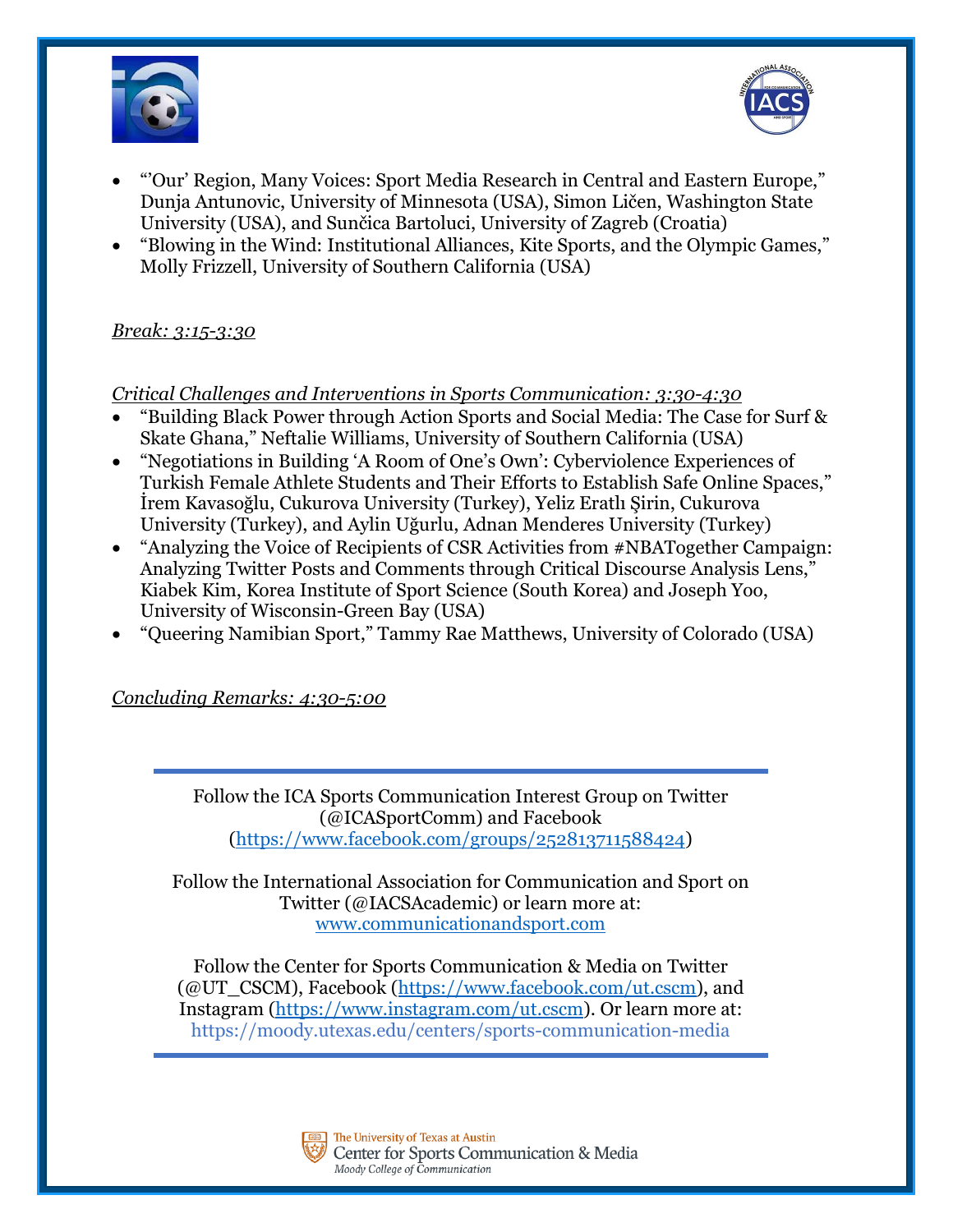

Dr. Unwana Samuel Akpan is a media scholar-practitioner with over two decades of broadcast experience. He is the editor of the *University of Lagos Communication Review*. He started his career with The Federal Radio Corporation of Nigeria, and was deployed to The National Broadcast Academy, its training arm, after obtaining his Ph.D. in Mass Communication. He is presently a lecturer in the Department of Mass Communication, University of Lagos, Akoka, Nigeria. Email: [unwanaa@yahoo.co.uk](mailto:unwanaa@yahoo.co.uk)

Jo-Jo Alpers is the co-founder of K4 Sylt, an agency focusing on alternative marketing, events, and concept design. She is an editor, social media, and content marketing manager for *BLUE Magazine*, Germany's first Surf and Travel print magazine. She is a graduate of Macromedia University and is based in Hamburg and Sydney. Email: [jojo.alpers@gmx.de](mailto:jojo.alpers@gmx.de)

Dunja Antunovic (Ph.D., Penn State University) is Assistant Professor of Sport Sociology at the University of Minnesota. Her primary research interests are at the intersection of gender, sport, and media, with a focus on media practices in coverage of international sport and constructions of national identity. She is an affiliate scholar with the Tucker Center for Research on Girls & Women in Sport and an affiliate faculty with the Hubbard School of Journalism and Mass Communication.

Email: [dunjaant@umn.edu](mailto:dunjaant@umn.edu)

Sunčica Bartoluci (Ph.D., University of Zagreb) is a sociologist working as Assistant Professor at the Faculty of Kinesiology, University of Zagreb, Croatia. Her main research interests include the relationship between national identity, nationalism, gender, and sports. She is one of the founders and chair of the Section for the Sociology of Sport in the Croatian Sociological Association.

Email: [suncica.bartoluci@kif.unizg.hr](mailto:suncica.bartoluci@kif.unizg.hr)











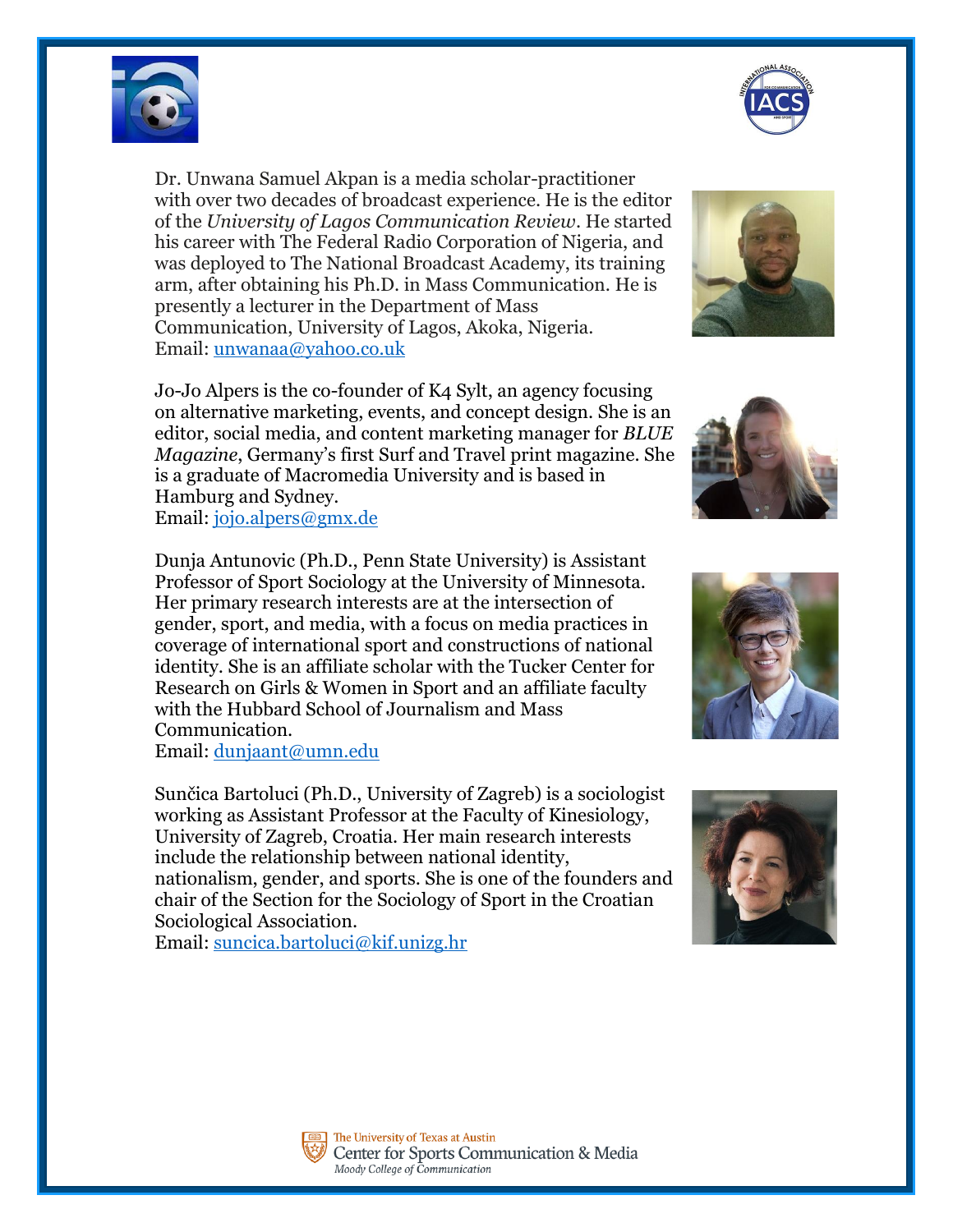



mass communication. Email: [meistrabudiasa@ubk.ac.id](mailto:meistrabudiasa@ubk.ac.id) Twitter: @meistra

Dr. Meistra Budiasa is a Lecturer at Bung Karno University, Jakarta, Indonesia. He received BA in Communication Science from the Moestopo University, Jakarta, Indonesia, and a Master's and Doctoral degree in Media and Cultural Studies from Gadjah Mada University, Yogyakarta, Indonesia. His research focuses mainly on media events, sports events, and

Twitter: @andrewcbillings Thomas Birkner, Ph.D., researches and teaches journalism at the University of Muenster in Germany. His research interests include sports communication, global communication and the communication of political leaders. Email: [thomas.birkner@uni-muenster.de](mailto:thomas.birkner@uni-muenster.de)

Andrew C. Billings is the Executive Director of the Alabama Program in Sports Communication and Ronald Reagan Chair of Broadcasting in the Department of Journalism and Creative Media. His research interests lie in the intersection of sport, mass media, consumption habits, and identity-laden content. With 20 books and over 200 journal articles and book chapters, he is one of the most published sports media scholars in the world. He is currently co-editor (with Marie Hardin) of *Communication & Sport*. Email: [acbillings@ua.edu](mailto:acbillings@ua.edu)

Niels Bibert is a Ph.D. candidate and teaching assistant at the Meaningful Interactions Lab (Mintlab) and Institute for Media Studies (IMS), KU Leuven, Belgium. His research interests center around the concepts of mediatization, gamblification, and sportification. Niels graduated as a master in communication sciences at KU Leuven in 2016. His Ph.D. project studies the Belgian sports betting landscape from a synchronous, figurational, deep mediatization point of view, using a mixed-methods design. Email: [niels.bibert@kuleuven.be](mailto:niels.bibert@kuleuven.be)











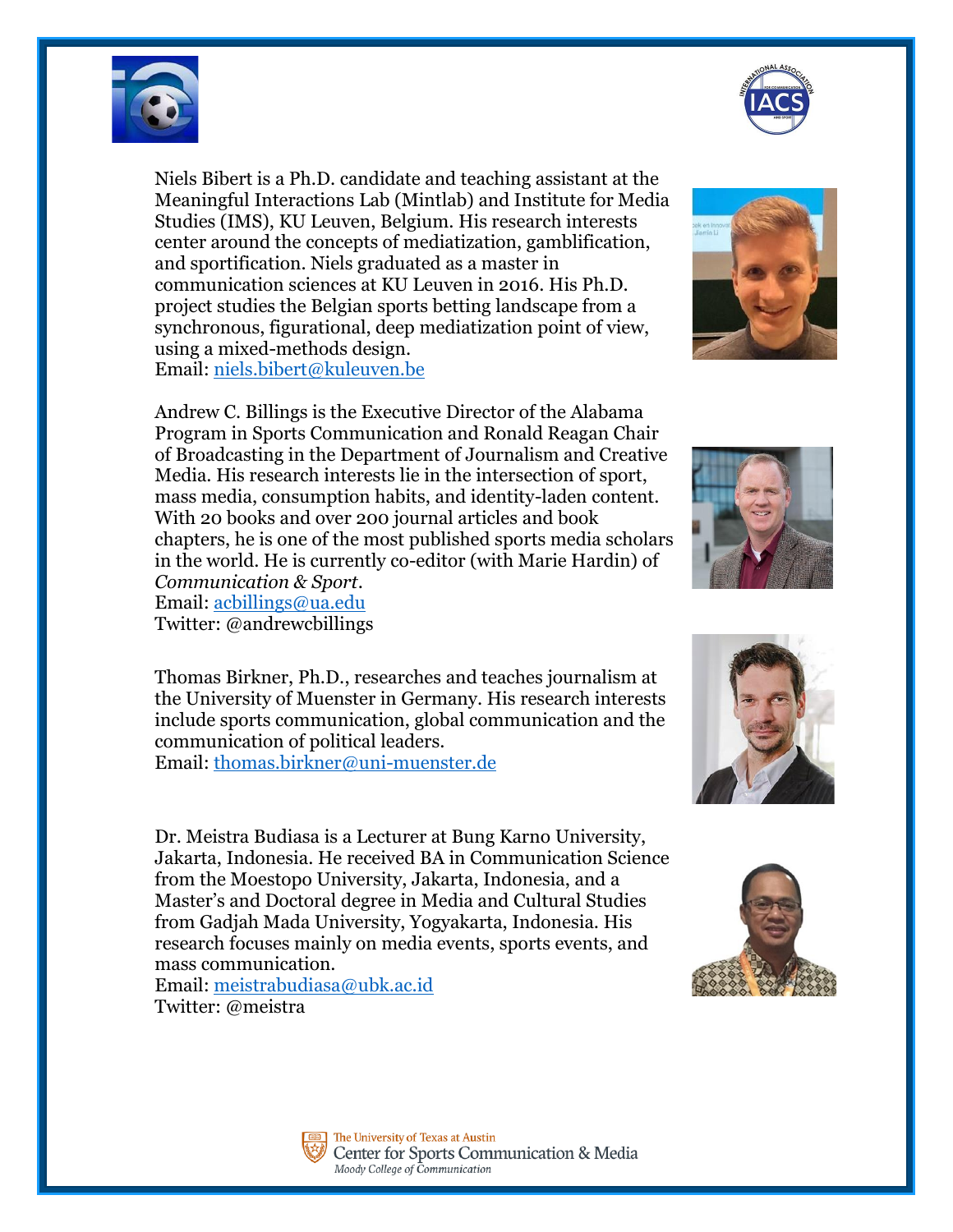

Luis Buitrago Castillo is a Colombian communicator and journalist with expertise in soccer. He is a researcher in sports, with interests in the mediatization of football, sports mega events, and sports geopolitics. He has a postgraduate degree in management and project direction and a genuine interest in researcher collaboration.

Email: [lfbuitragoc@libertadores.edu.co](mailto:lfbuitragoc@libertadores.edu.co) Twitter: @franbuitragoc Facebook: [facebook.com/francisco.b.castillo.5](https://nam12.safelinks.protection.outlook.com/?url=http%3A%2F%2Ffacebook.com%2Ffrancisco.b.castillo.5&data=04%7C01%7C%7C2248bfa6f1ee4d2f3f7308da17597a56%7C31d7e2a5bdd8414e9e97bea998ebdfe1%7C0%7C0%7C637847970323830288%7CUnknown%7CTWFpbGZsb3d8eyJWIjoiMC4wLjAwMDAiLCJQIjoiV2luMzIiLCJBTiI6Ik1haWwiLCJXVCI6Mn0%3D%7C0&sdata=X4luZqwGH72lJ9rl%2FSmjcdjLj6956m9bzUeMvNnxSt0%3D&reserved=0)

Rozane De Cock is a tenure-track professor in Communication Sciences and Journalism Studies at the Institute for Media Studies at KU Leuven. Since 2013, she has been the director of the Brussels Center for Journalism Studies. Her published work focuses on internet use, crime news and coverage of the courts, gambling and gaming addiction, newsroom practices and content, children and news, and adolescents and media use.

Email: [rozane.decock@kuleuven.be](mailto:rozane.decock@kuleuven.be)

Dr. Beth Fielding-Lloyd (Ph.D., Manchester Metropolitan University) is a Principal Lecturer in Sport Culture at Sheffield Hallam University. Her research has focused on gendered organisational practices in sport using methods of discourse analysis. Her current research interests are in the global development and professionalization of women's football, media representations of sport events, and social justice campaigns in sport media.

Email: [B.Fielding-Lloyd@shu.ac.uk](mailto:B.Fielding-Lloyd@shu.ac.uk) Twitter: @beth\_lfl

Molly Frizzell is an IKO-certified kiter and Ph.D. student at USC Annenberg. Her research explores questions of identity, bodies, and boundaries. She previously specialized in creative strategy for health and social impact initiatives, designing multi-platform campaigns for partners ranging from Fortune 100 companies to UN agencies.

Email: [mfrizzel@usc.edu](mailto:mfrizzel@usc.edu) Twitter: @mollyfrizzell











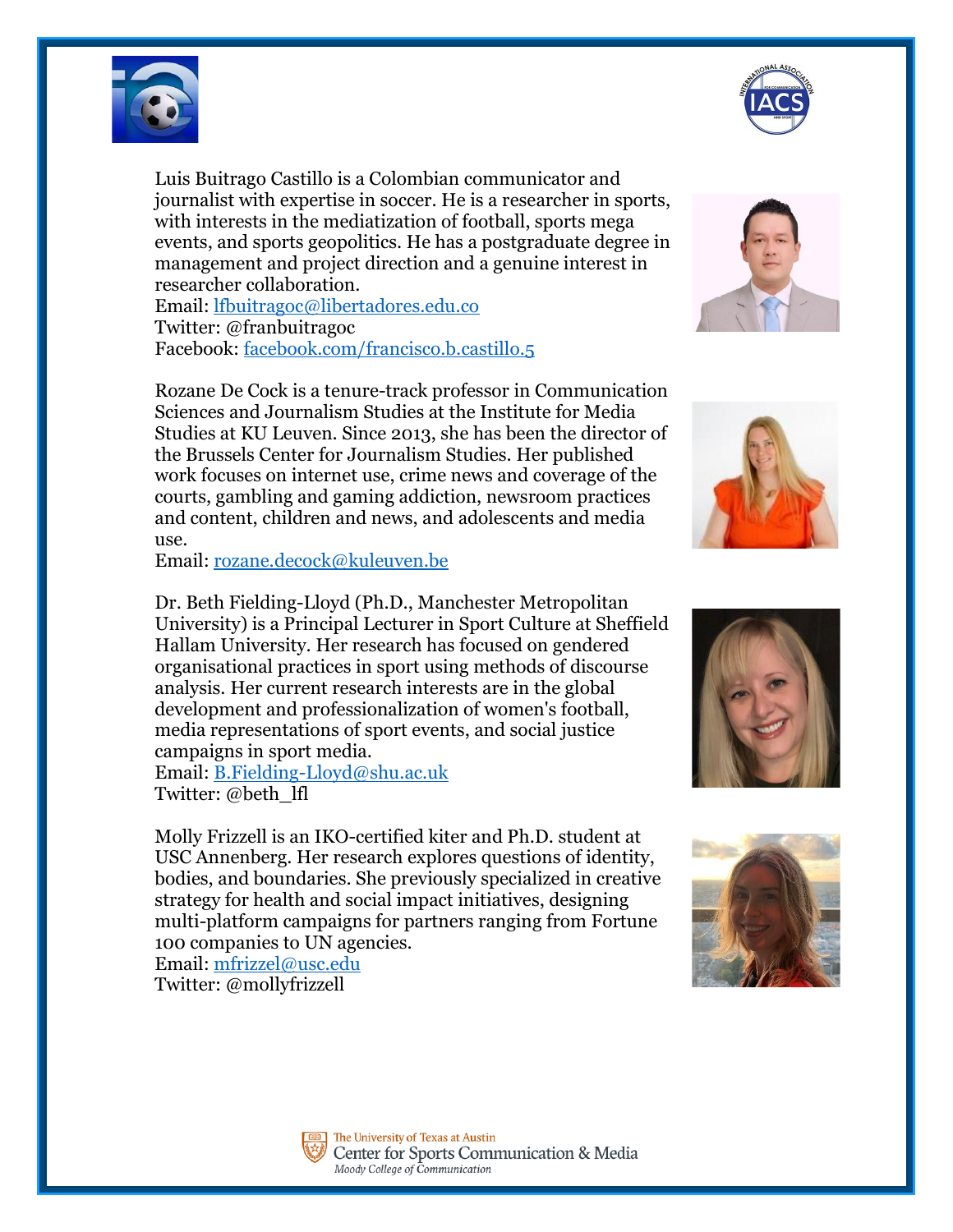

Dr. Thomas Horky is a professor at the Macromedia University of applied sciences. He worked as a sport journalist at the University of Hamburg, the Hamburg Institute of Sports Journalism, and the German Sports University. He is assistant editor of *Communication & Sport.* In 2018, he was invited to Indiana University and, in 2022, he is going to work at the University of Nebraska-Lincoln. Email: [t.horky@macromedia.de](mailto:t.horky@macromedia.de)

Estel Huh is a Ph.D. student in the Political Psychology & Communication Lab at the University of Koblenz-Landau. She completed her Bachelor's degree in German Language and Literature and her Master's degree in Communication at Ewha Woman's University in her native Seoul, South Korea. Her research is driven by her interest in new media and digital journalism.

Email: [huh09648@uni-landau.de](mailto:huh09648@uni-landau.de)

Sean Jacobs is an associate professor of international affairs at The New School and was assistant professor of communication and media at the University of Michigan in Ann Arbor. He has held fellowships at Harvard and NYU. His research is on professional sports as the site of cultural struggle and economic exploration.

Email: [JacobsS@newschool.edu](mailto:JacobsS@newschool.edu) Twitter: @\_SeanJacobs

Dr. İrem Kavasoğlu is an associate professor of Sport Sciences Faculty at the Cukurova University, Sport Management Department. Her academic interests include topics such as policies on the female athlete body, sport, and social media and discrimination against sexual minorities in sports. She is a board member of Sports and Physical Activity Association for Women.

Email: [kavasogluirem@gmail.com](mailto:kavasogluirem@gmail.com) Instagram: irem\_kavasoglu













The University of Texas at Austin Center for Sports Communication & Media Moody College of Communication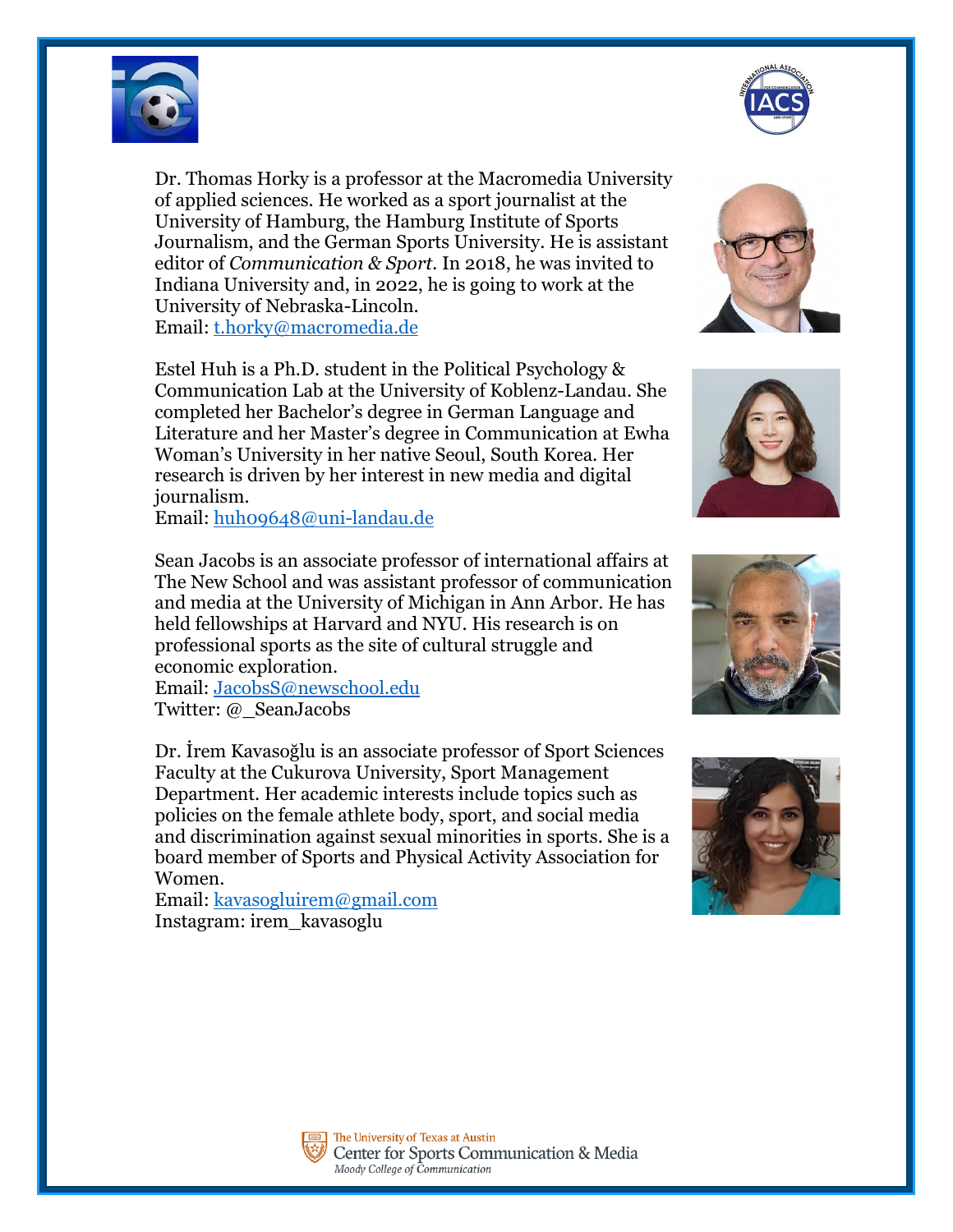

Kibaek Kim (Ph.D. at the University of Arkansas, 2021) is an Adjunct Professor in the School of Physical Education at the Kyung Hee University, Republic of Korea. His research interests include sports teams' CSR discourse analysis in media and diversity, equity and inclusion (DEI) through sports. Email: [kk037@uark.edu](mailto:kk037@uark.edu) Twitter: @titanblade

Miroslav Langer is a long-time sports commentator for Czech Television and recently a Ph.D. student at the Institute of Communication Studies and Journalism at the Faculty of Social Sciences, Charles University Prague. His research is centered around news selection and news values in sports journalism.

Email: [Miroslav.langer@fsv.cuni.cz](mailto:Miroslav.langer@fsv.cuni.cz)

Mahdi Latifi Fard is at Tarbiat Modares University in Tehran, Iran, where he earned his Ph.D. in Sports Management. He has interests in sports fan behavior, spectatorship, and social media.

Email: [mahdi\\_latifi2001@yahoo.com](mailto:mahdi_latifi2001@yahoo.com)

Dr. Katherine L. Lavelle (Ph.D, Wayne State University) is an Associate Professor of Communication Studies at the University of Wisconsin-La Crosse. Her previous research has explored representations of race, nationality, sex/gender in sport. She currently serves as Treasurer on the Board of Directors for the International Association for Communication and Sport (IACS).

Email: [klavelle@uwlax.edu](mailto:klavelle@uwlax.edu) Twitter: @lenehan20









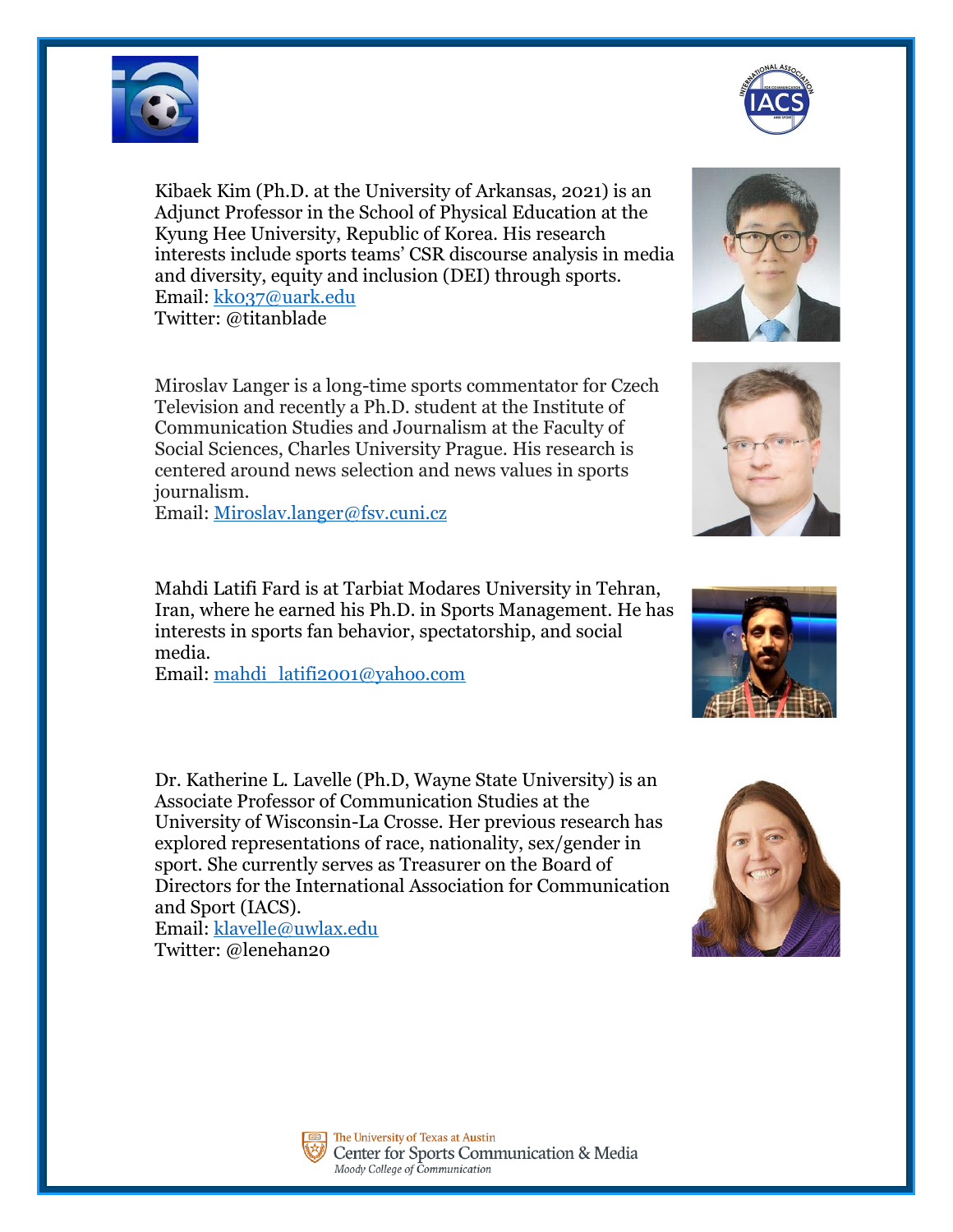

Zoé Levit is a recent college graduate with a bachelor's degree in sports journalism. She is specialized in action sports, especially in the field of surfing. She loves to be in the ocean herself and write about it. Zoé works as an editor for a surf and outdoor magazine, using her expertise for a niche audience and market.

Email: [zoe.levit97@gmail.com](mailto:zoe.levit97@gmail.com)

Junru Li is a Ph.D. candidate in Sociology of Sport at the University of Edinburgh and is currently writing a dissertation entitled "Sport and National Identity in the Media: The Case of Naturalised Athletes in China." His research interests include sport and the media, national identity, and athletic naturalisation.

Email: [junru.li@ed.ac.uk](mailto:junru.li@ed.ac.uk) Twitter: @JunruLi67

Simon Ličen (Ph.D., University of Ljubljana) is Associate Professor in Sport Management at Washington State University. His primary research interests include mass communication and sport, the negotiation of identity through the media, and the media in international, post-socialist and post-colonial societies.

Email: [Simon.Licen@wsu.edu](mailto:Simon.Licen@wsu.edu) Twitter: @drsimonlicen

Siqi Liu completed a BA in Sports journalism at Chengdu Sport University and also holds an MSc in Sports Business & Management from the University of Liverpool. He is currently a Ph.D. candidate in the University of York. His research interests focus on sports commentary in digital media. Email: [sl3136@york.ac.uk](mailto:sl3136@york.ac.uk)

Mufunanji Magalasi is an Associate Professor of Drama and Development Media at the University of Malawi. He is the author of *Stage Drama in Independent Malawi*, editor of *Beyond the Barricade*, and has published numerous articles in Drama, Development Communication, Development Studies, Literature and Cultural Studies. Mufunanji has been a communication research consultant for numerous agricultural and economic initiatives in Africa.

Email: [mufunanjimagalasi@gmail.com](mailto:mufunanjimagalasi@gmail.com)















The University of Texas at Austin Center for Sports Communication & Media Moody College of Communication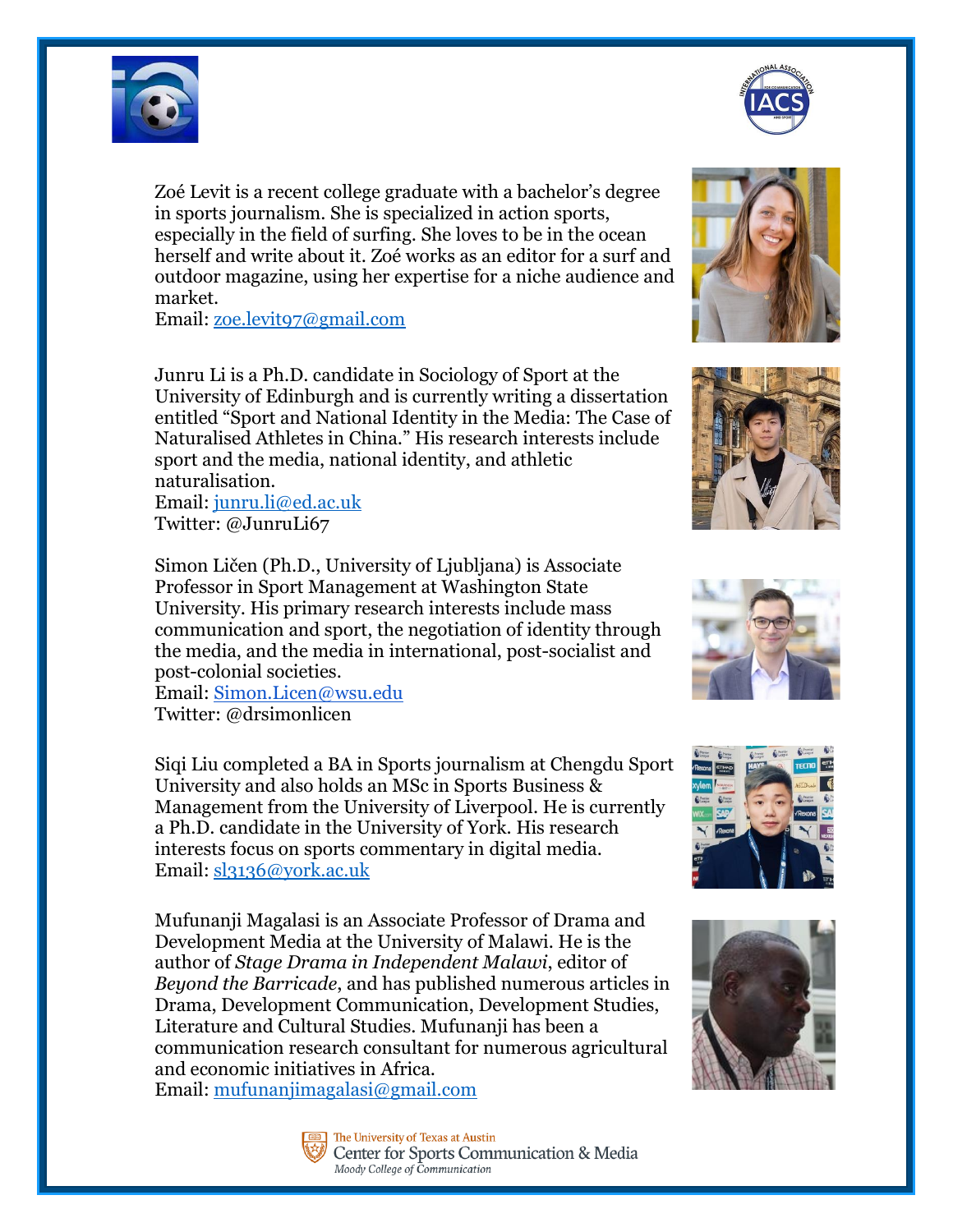

Tammy Rae Matthews is a doctoral candidate at the University of Colorado-Boulder, where she unites her passions—sport, media, language, and gender—in her primary research on historical and contemporary representations of transgender and other queer athletes in media. In the fall, she will begin her post as an assistant professor in digital and sports journalism at the Jandoll School of Communication at St. Bonaventure University.

Email: [Tammy.Matthews@colorado.edu](mailto:Tammy.Matthews@colorado.edu)

Claudia Mellado is Professor of Journalism in the School of Journalism at the Pontifica Universidad Católica de Valparaíso, Chile. Her research focuses on the study of journalism cultures, journalistic role performance, and comparative studies. She is the principal investigator of the JRP Project [\(www.journalisticperformance.org\)](https://nam12.safelinks.protection.outlook.com/?url=http%3A%2F%2Fwww.journalisticperformance.org%2F&data=05%7C01%7C%7C7ba78919bf6b46c6ed0608da23107ed8%7C31d7e2a5bdd8414e9e97bea998ebdfe1%7C0%7C0%7C637860851011813438%7CUnknown%7CTWFpbGZsb3d8eyJWIjoiMC4wLjAwMDAiLCJQIjoiV2luMzIiLCJBTiI6Ik1haWwiLCJXVCI6Mn0%3D%7C3000%7C%7C%7C&sdata=GnoxIvBRqzL54JcP0I70T3%2F8ghobxxF5sJTkBgB6od8%3D&reserved=0). Her work appears in journals such as the *Journal of Communication*, *Journalism Studies*, and *Communication Theory*, and she is the editor of *Beyond Journalistic Norms: Role Performance and News in Comparative Perspective*. Email: [claudia.mellado@pucv.cl](mailto:claudia.mellado@pucv.cl)

Myriam Mellouli specializes at the École Normale Supérieure de Lyon in research on artistic expressions and representations of boxing, literary or cinematic. Since 2019, she has pursued her specialization by preparing a Ph.D. dissertation in film studies entitled "Le film de boxe: le combat d'un genre" (Le Mans Université). She teaches cinema classes in English and communication in Paris and her work has appeared in *InMedia: The French Journal of Media Studies.* Email*:* [myriam.mellouli@univ-lemans.fr](mailto:myriam.mellouli@univ-lemans.fr)

Dr. Korryn D. Mozisek (Ph.D., Indiana University, Bloomington) is currently the Director of Integrative Learning in the Office of the Vice Provost for Education and special faculty in the English Department at Carnegie Mellon University. Her research focuses on the rhetoric of sport, particularly as sport plays a role in shaping gender and sexuality norms within culture.













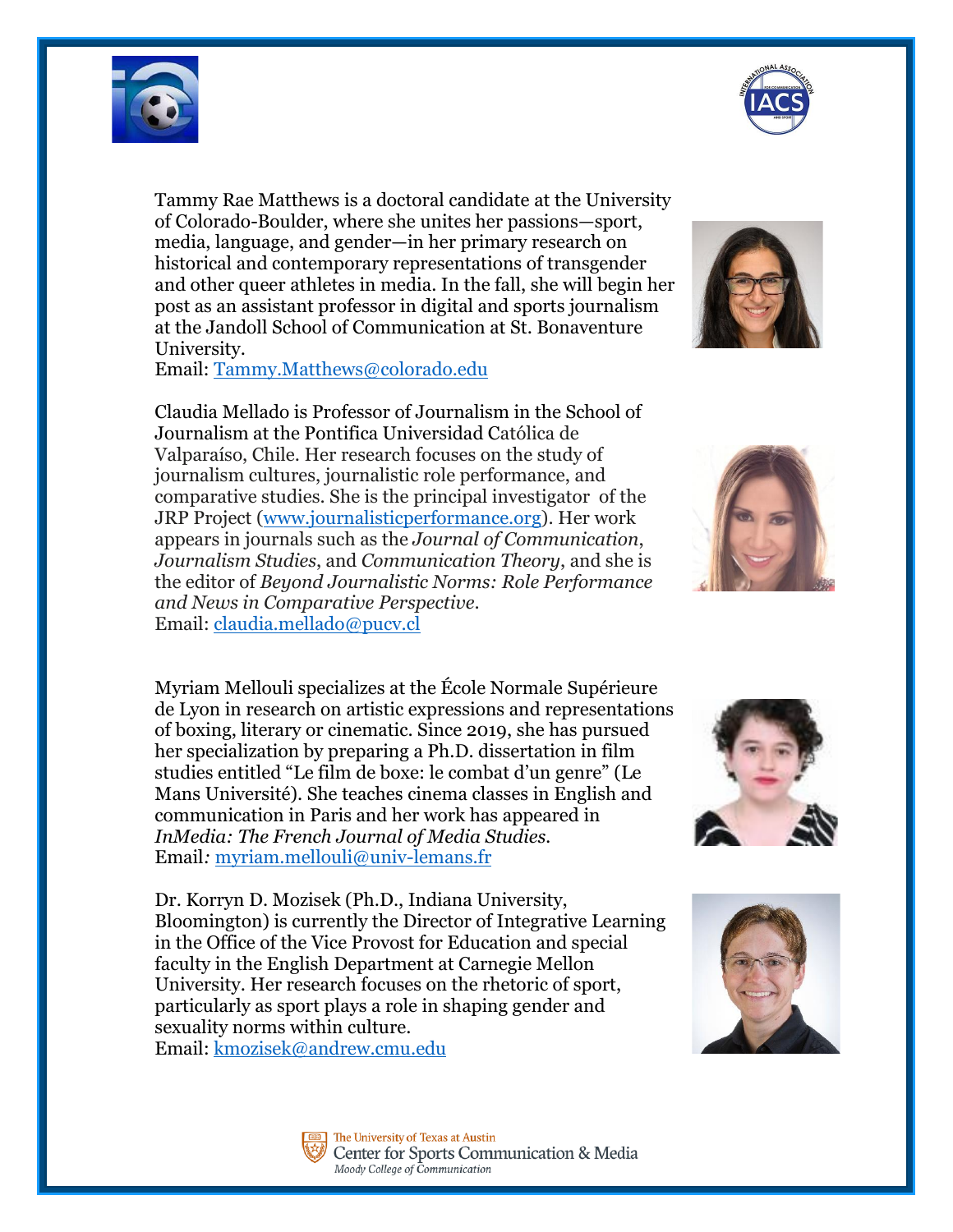

Jörg-Uwe Nieland, Ph.D., studied Political Science at the Universities of Duisburg, Bochum, and Berlin and completed his doctorate at the University of Duisburg-Essen. He is a senior researcher in Communication Science at Zeppelin University. He was previously at the Institute for Communication and Media Research and since 2016 has been at the Institute for European Sport Development and Leisure Research at the German Sport University Cologne. Email: [joerg-uwe.nieland@gmx.net](mailto:joerg-uwe.nieland@gmx.net) Twitter: @JoergUweNieland

Dr. Daniel Nölleke is a junior professor of Sports Journalism and Public Relations at the German Sport University Cologne. He is chair of ECREA's Temporary Working Group "Communication and Sport" and chair of the Journalism Studies Division in the German Communication Association (DGPuK). His research interests include the mediatization of sports and the changing boundaries of sports journalism. Email: [d.noelleke@dshs-koeln.de](mailto:d.noelleke@dshs-koeln.de) Twitter: @DanielNoelleke

Dr. Jessica Noske-Turner is a senior lecturer in media and communication for development and social change. Her research examines social innovation, social entrepreneurship, social change, and communication in development. She is the author of *Rethinking Media Development Through Evaluation: Beyond Freedom*; editor of *Evaluating Communication for Development: An Evaluation Framework in Action* and *Communication in International Development: Looking Good or Doing Good*. Email: [j.noske-turner@lboro.ac.uk](mailto:j.noske-turner@lboro.ac.uk)

Dr. Emma Pullen is a Lecturer in the School of Sport, Exercise and Health Sciences at Loughborough University. Her research interests focus on social inclusion and diversity in sport with a particular interest in gender (feminisms), disability and Paralympic sport, and media. She has published in journals across the social sciences and humanities, including the *Sociology of Sport Journal*, *Communication & Sport*, *Cultural Studies*, and the *International Review for the Sociology of Sport*.

Email: [e.l.pullen@lboro.ac.uk](mailto:e.l.pullen@lboro.ac.uk) Twitter: @DrEmmaPullen











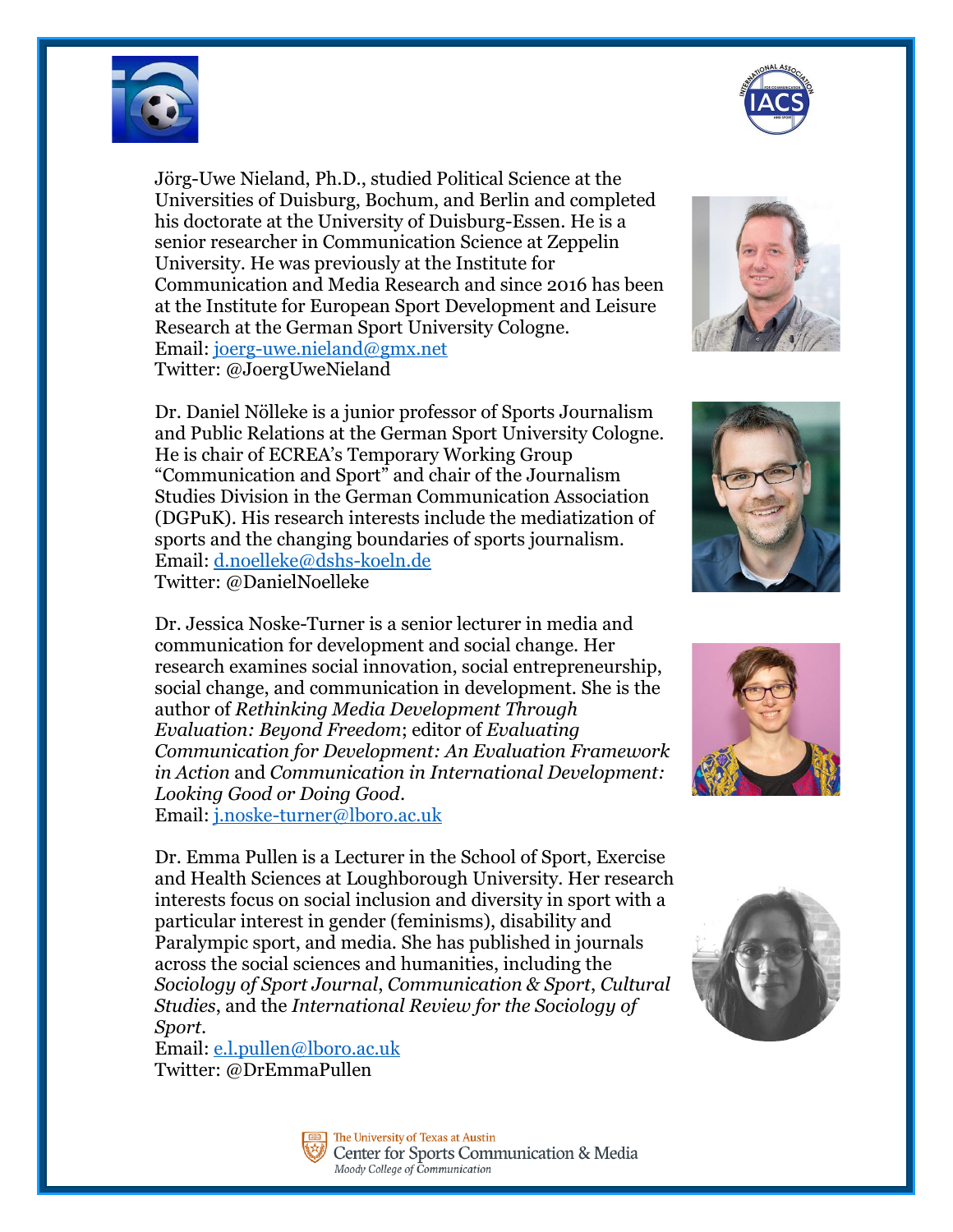

David Rowe is Emeritus Professor of Cultural Research, Institute for Culture and Society, Western Sydney University; Honorary Professor, Humanities and Social Sciences, University of Bath; Research Associate, Centre for International Studies and Diplomacy, SOAS University of London. In 2020, he received ICA's Sports Communication Interest Group Legacy Award for Lifetime Scholarly Achievement.

Email: [d.rowe@westernsydney.edu.au](mailto:d.rowe@westernsydney.edu.au) Twitter: @rowe\_david

Website:

[https://www.westernsydney.edu.au/ics/people/researchers/d](https://www.westernsydney.edu.au/ics/people/researchers/david_rowe) [avid\\_rowe](https://www.westernsydney.edu.au/ics/people/researchers/david_rowe)

Sean R. Sadri (Ph.D., University of Florida) is an Assistant Professor of Sports Media in the Department of Journalism & Creative Media at the University of Alabama. His research is primarily focused on sports journalism in the modern media ecosystem and media credibility in the fake news era. Prior to joining the faculty at the University of Alabama, he was an Assistant Professor at Old Dominion University, where he taught broadcast journalism courses and served as the faculty advisor of the university's student newspaper. Email: [srsadri@ua.edu](mailto:srsadri@ua.edu)

Andrés Scherman (Journalist and MA in Sociology at Pontificia Universidad Católica de Chile) is a Ph.D. candidate in Communication at Pompeu Fabra University and professor at Universidad Adolfo Ibáñez in Chile. His research interests include political participation, social media, immigration, and youth.

Email: [Andres.scherman@uai.cl](mailto:Andres.scherman@uai.cl) Twitter: @aschermant

Christian von Sikorski is an assistant professor of political psychology at the Department of Psychology, University of Koblenz-Landau, Germany. He studies political communication, digital media effects, and sports communication.

Email: [Christian.sikorski@univie.ac.at](mailto:Christian.sikorski@univie.ac.at)











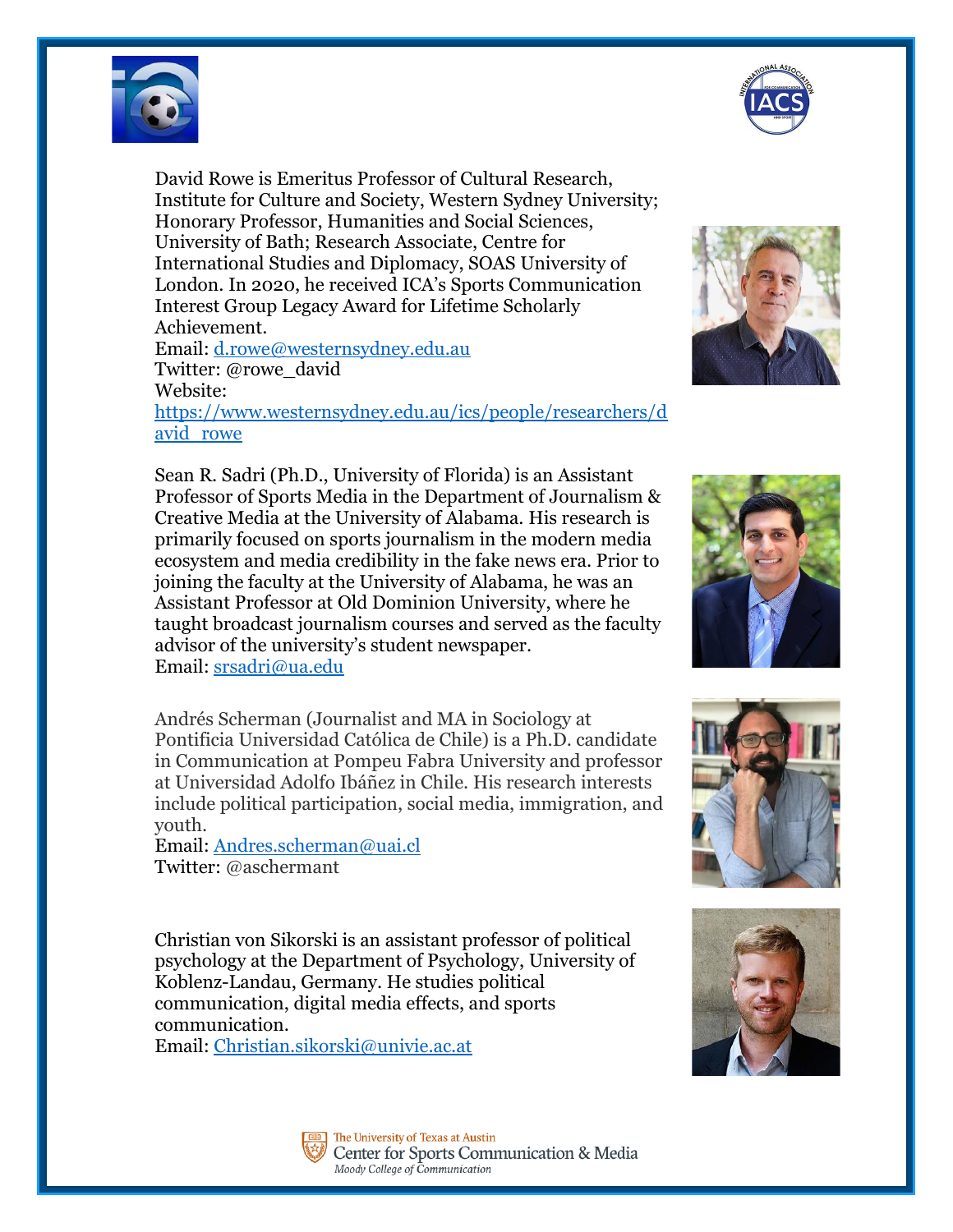

Dr. Yeliz Eratlı Şirin is an associate professor of Sport Sciences Faculty at the Cukurova University, Sport Management Department. Her academic interests include topics such as women's entrepreneurship in sports, organizational culture in sports, digital burnout, and psychosocial areas in sports. She is the head of the sports management department in the faculty. Email: [yelizsirin75@gmail.com](mailto:yelizsirin75@gmail.com)

Dr. Aylin Uğurlu is a faculty member at Aydın Adnan Menderes University, Departmant of Sport Managment, has studies in child abuse in sport, child protection and the field of sports management and recreation. She completed her master's degree and Ph.D. at Gazi University, Department of Physical Education and Sports in Turkey. Email: [ugurlu.aylin@gmail.com](mailto:ugurlu.aylin@gmail.com)

Michael Ward is a Ph.D. candidate in Media and Communications at the University of Sydney. His research topic is The Australian Broadcasting Corporation (ABC) and national identity: ideology, hegemony, and gender in ABC women's sports media. Previously, he worked as a senior executive for Australia's public service media organisation, ABC.

Email: [mp.ward@sydney.edu.au](mailto:mp.ward@sydney.edu.au)

Dr. Neftalie Williams is a USC Provost's Post-Doctoral Scholar at the Annenberg School of Communication and Journalism and Yale Schwarzman Center Visiting Fellow in Race, Culture & Community. He investigates race, diversity, identity, and youth empowerment through the lens of action sports culture. He has upcoming books with Artisan Books and UC Press focused on skateboarding culture. Email: [nswillia@usc.edu](mailto:nswillia@usc.edu)

Website: [www.neftalie.com](https://nam12.safelinks.protection.outlook.com/?url=http%3A%2F%2Fwww.neftalie.com%2F&data=04%7C01%7C%7Cdb2fd7f79912468516f508da2027faf4%7C31d7e2a5bdd8414e9e97bea998ebdfe1%7C0%7C0%7C637857653359622541%7CUnknown%7CTWFpbGZsb3d8eyJWIjoiMC4wLjAwMDAiLCJQIjoiV2luMzIiLCJBTiI6Ik1haWwiLCJXVCI6Mn0%3D%7C3000&sdata=9x1%2BvknWyUlm1KsxCm2SdTyutOmeG2zDa2b3NCd9fB4%3D&reserved=0)